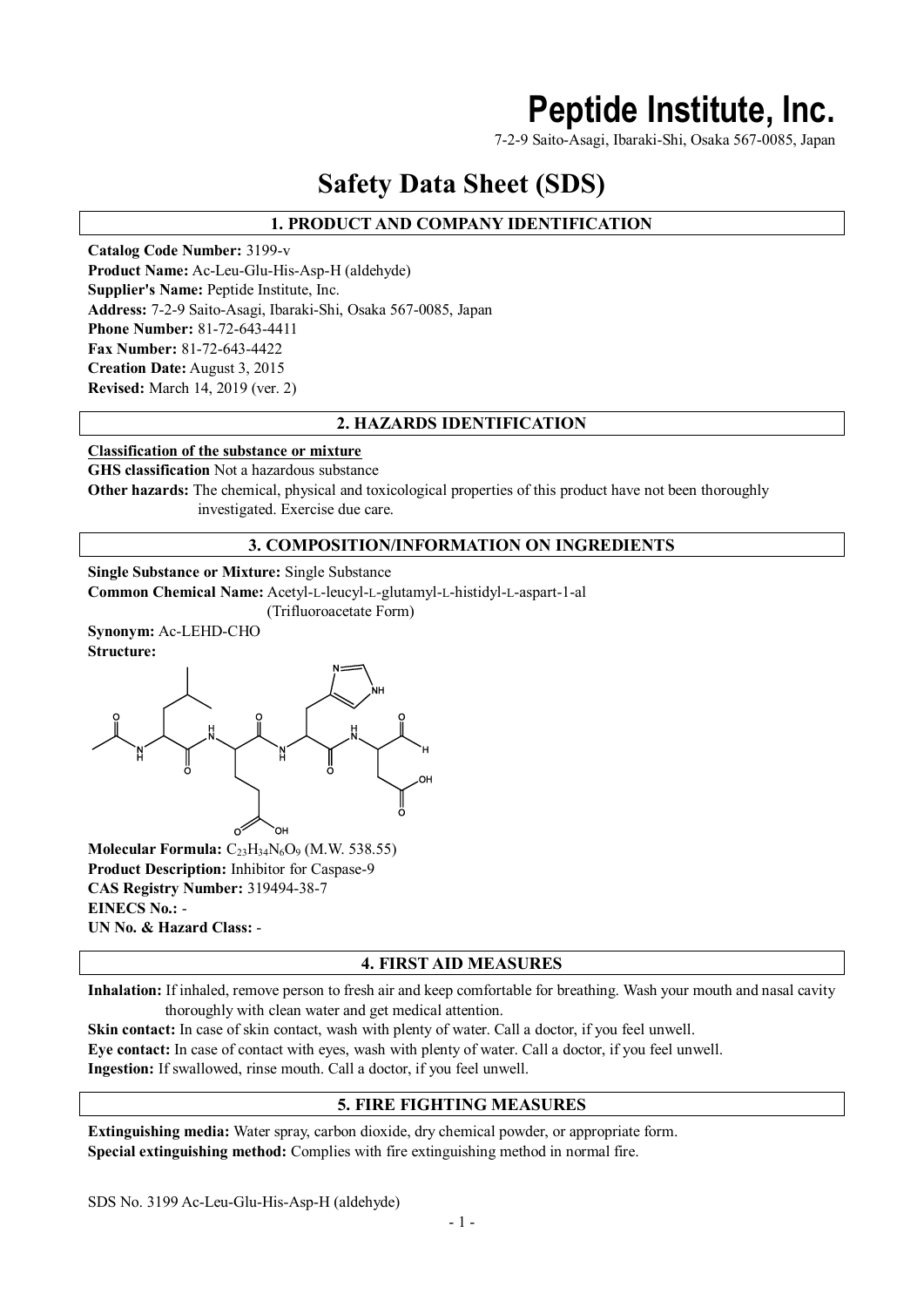# **Peptide Institute, Inc.**

7-2-9 Saito-Asagi, Ibaraki-Shi, Osaka 567-0085, Japan

#### **Specific hazards arising from the chemical product:**

Wear self-contained breathing apparatus and protective clothing to prevent contact with skin and eyes.

#### **6. ACCIDENTAL RELEASE MEASURES**

**Personal precautions, protective equipment and emergency procedures:**

Wear respirator, chemical safety goggles, rubber boots and heavy rubber gloves.

#### **Environmental precautions:**

To be careful not discharged to the environment without being properly handled waste water contaminated.

**Methods and materials for contaminant and methods and materials for cleaning up:**

Sweep up, place in a bag and hold for waste disposal. Avoid raising dust.

#### **7. HANDLING AND STORAGE**

**Handling:** Avoid inhalation. Avoid contact with eyes, skin and clothing. **Storage:** Keep container tightly closed. Store in a cool dry place. Recommended Storage -20 °C.

#### **8. EXPOSURE CONTROLS/PERSONAL PROTECTION**

**Engineering controls:** No data available **Exposure limits:** No data available **Personal protective equipment:**

Wear appropriate respirator, chemical-resistant gloves, safety goggles, other protective clothing.

### **9. PHYSICAL AND CHEMICAL PROPERTIES**

**Appearance and Odor:** White amorphous powder **Reactivity in Water:** No reactivity **Solubility:** Soluble in H<sub>2</sub>O or DMSO

#### **10. STABILITY AND REACTIVITY**

**Stability:** No data available **Reactivity:** No data available

#### **11. TOXICOLOGICAL INFORMATION**

**Acute toxicity:** No data available **Skin irritation/corrosion:** No data available **Serious eye damage/ irritation:** No data available **Respiratory or skin sensitization:** No data available **Reproductive cell mutagenicity:** No data available **Carcinogenicity:** No data available **Reproductive toxicity:** No data available **STOT-single exposure:** No data available **STOT-repeated exposure:** No data available **Aspiration hazard:** No data available

#### **12. ECOLOGICAL INFORMATION**

**Ecotoxicity:** No data available **Persistence and degradability:** No data available **Bioaccumulative potential:** No data available **Mobility in soil:** No data available